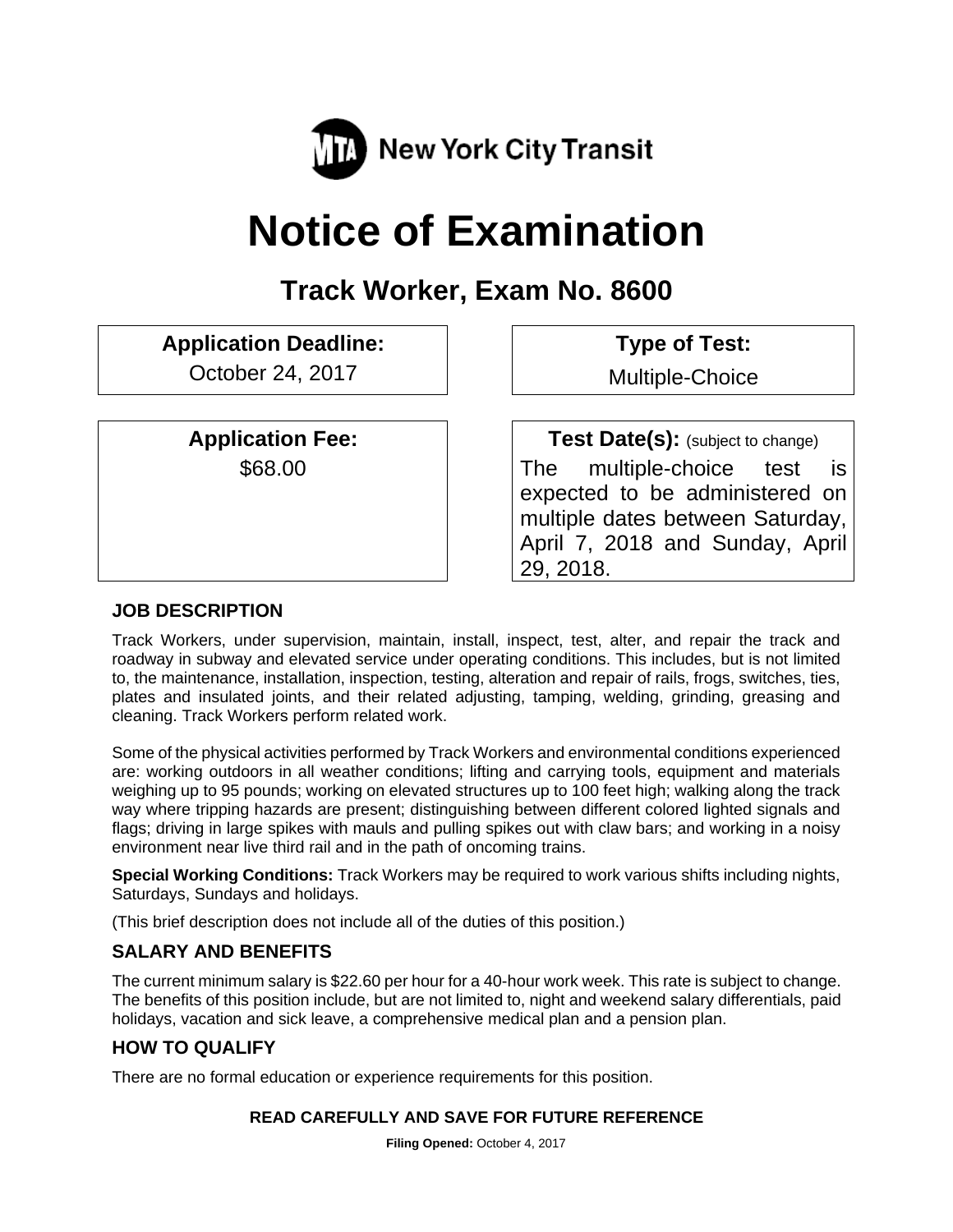## **REQUIREMENTS TO BE APPOINTED**

**Medical Requirement:** Medical guidelines have been established for the position of Track Worker. You will be examined to determine whether you can perform the essential functions of the position. Where appropriate, a reasonable accommodation will be provided for a person with a disability to enable him or her to perform the essential functions of the job.

**Drug Screening Requirement:** You must pass a drug screening in order to be appointed, and if appointed, you will be subject to random drug and alcohol tests for the duration of your employment. Additionally, if you have tested positive on a drug or alcohol test or had a refusal to test during preemployment or while employed by a Federal DOT-regulated employer during the applicable period, you must have completed the Substance Abuse Professional (SAP) process required by federal law in order to be appointed to this safety-sensitive position.

**Residency:** New York City residency is not required for this position

**English Requirement:** You must be able to understand and be understood in English.

**Proof of Identity:** Under the Immigration and Reform Control Act of 1986, you must be able to prove your identity and your right to obtain employment in the United States prior to employment with MTA New York City Transit.

## **HOW TO OBTAIN AN APPLICATION**

During the application period, you may obtain an *Application* for this examination online at http://mta.info/nyct/hr/appexam.htm or in person at the MTA New York City Transit Exam Information Center as indicated below.

**MTA New York City Transit Exam Information Center:** Open Monday through Friday, from 9 AM to 3 PM, in the lobby at 180 Livingston Street, Brooklyn, New York. Directions: take the A, C, F or R trains to the Jay Street-Metro Tech Station, or the 2, 3, or the G trains to the Hoyt Street Station. The MTA New York City Transit Exam Information Center will be closed on Monday, October 9, 2017.

## **REQUIRED FORM**

**Application:** Make sure that you follow all instructions included with your *Application*, including payment of fee. Save a copy of the instructions for future reference.

## **HOW TO SUBMIT AN APPLICATION AND PAY THE APPLICATION FEE**

If you believe you meet the requirements in the "How to Qualify" section, submit an *Application* online unless you are requesting a Fee Waiver. Applicants who wish to request a Fee Waiver should refer to the "How to Submit an Application When Requesting a Fee Waiver" section below. Applications will **not** be accepted in person.

#### **Online Applications**:

- 1. Apply using http://mta.info/nyct/hr/appexam.htm by the last day of the application period.
- 2. Log into your existing account or create a new account online to apply.
- 3. Follow the steps to submitting an application.
- 4. A confirmation number will appear on the same page after submitting your Application.
- 5. Below the confirmation number, a Pay Examination Fee button will appear for you to click to open the payment page.
- 6. A major credit card or a bank card associated with a bank account must be used when paying the application fee.
- 7. You will be sent a confirmation email after you submit payment for the application fee.

#### **READ CAREFULLY AND SAVE FOR FUTURE REFERENCE**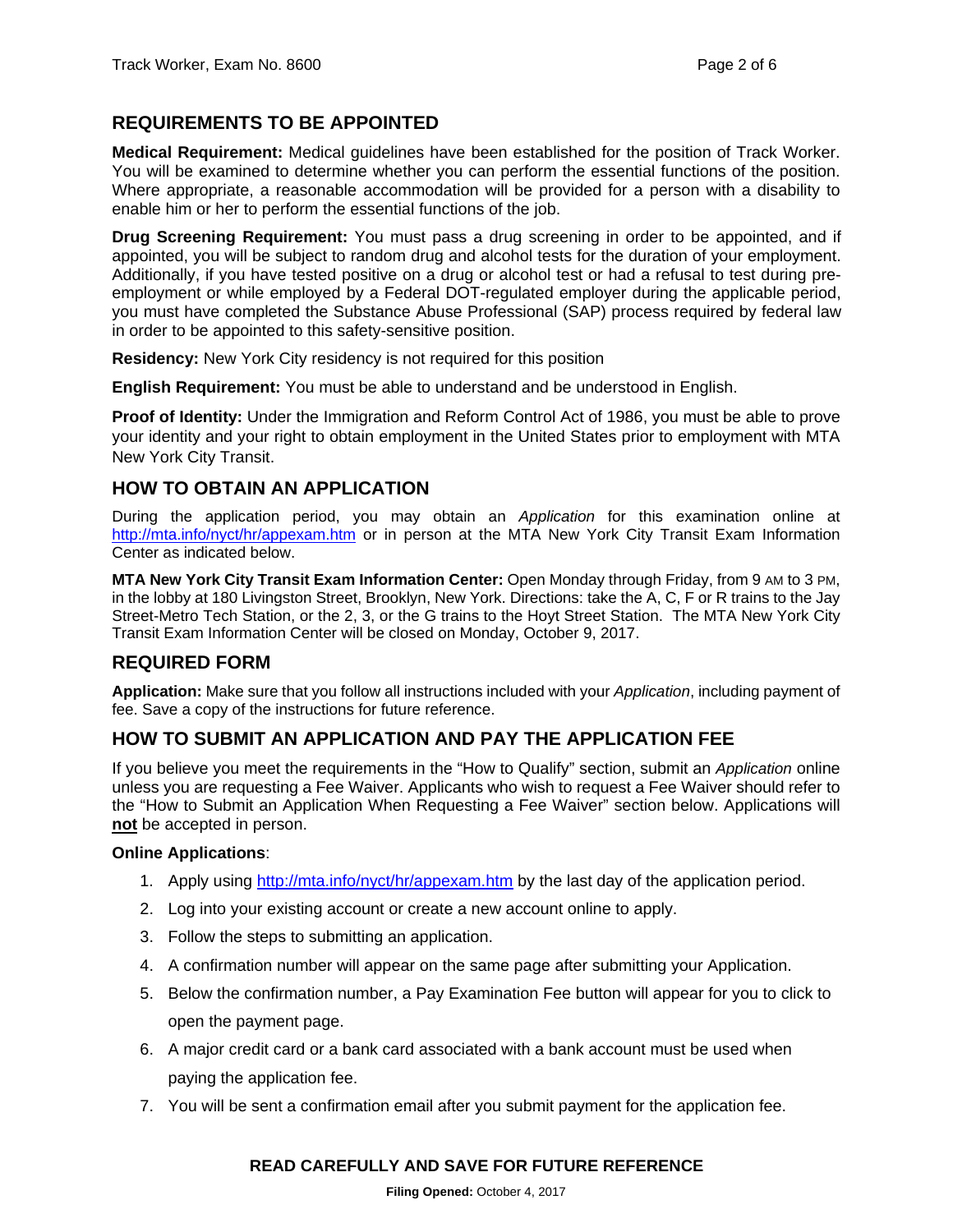### **HOW TO SUBMIT AN APPLICATION AND PAY THE APPLICATION FEE (continued):**

Computers with internet access are available on a limited basis at branches of the New York Public Library, the Brooklyn Library and the Queens Library to patrons with a valid library card.

Save your Confirmation numbers for future reference and proof of filing an Application.

#### **Cash and personal checks will not be accepted.**

**Application Fee:** This fee is generally non-refundable. Under special circumstances, you may be entitled to a refund. You should refer to the Department of Citywide Administrative Services (DCAS) Exam Regulations to determine if you are entitled to a refund prior to requesting one. You can refer to the bottom of the last page of this Notice of Examination for instructions on how to obtain a copy of the DCAS Exam Regulations.

#### **HOW TO SUBMIT AN APPLICATION WHEN REQUESTING A FEE WAIVER**

Applicants who wish to request a Fee Waiver must obtain an *Application* in person at the MTA Exam Information Center as indicated above and must submit the *Application* and required forms by mail to the address in the Correspondence section below **by the last day of the application period**.

MTA New York City Transit will not accept applications in person. Additional information on how to request an application fee waiver is available with the *Application*.

#### **ADMISSION LETTER**

An *Admission Letter* will be mailed to you about 10 days before the first date of the multiple-choice test. If you do not receive an *Admission Letter* at least 4 days before this date, you may obtain a duplicate letter at the MTA New York City Transit Exam Information Center (as indicated above). A paper copy of the *Admission Letter* is your ticket for admission to the test.

#### **THE TEST**

You will be given a competitive multiple-choice test. A score of at least 70% is required to pass this test. Your score on this test will determine your place on the eligible list.

Veterans' or Disabled Veterans' Credit will be granted only to eligible passing candidates who request that they be applied. Veterans' or Disabled Veterans' Credit should be requested at the time of application, but **must** be requested before the date the eligible list is established. Claims for Veterans' or Disabled Veterans' Credit cannot be made once the eligible list is established.

The competitive multiple-choice test may include questions that require the use of any of the following abilities:

**Written Comprehension** – The ability to understand written sentences or paragraphs. Example: Reading and understanding a safety bulletin.

Written Expression - The ability to use English words or sentences in writing so others will understand. Example: Writing an incident report.

**Deductive Reasoning** – The ability to apply general rules to specific problems to come up with logical answers. It involves deciding if an answer makes sense. Example: Following the rules for operating equipment.

**Inductive Reasoning** – The ability to combine separate pieces of information, or specific answers to problems to form general rules or conclusions. It includes coming up with a logical explanation for why a series of unrelated events occur together. Example: Determining an unsafe condition based on different issues observed on the track.

**Information Ordering** – The ability to follow correctly a rule or set of rules to arrange things or actions in a certain order. The rule or sets of rules used must be given. The things or actions to be put in order can include numbers, letters, words, pictures, procedures, sentences, and mathematical or logical operations. Example: Laying out track material in the correct order when installing track.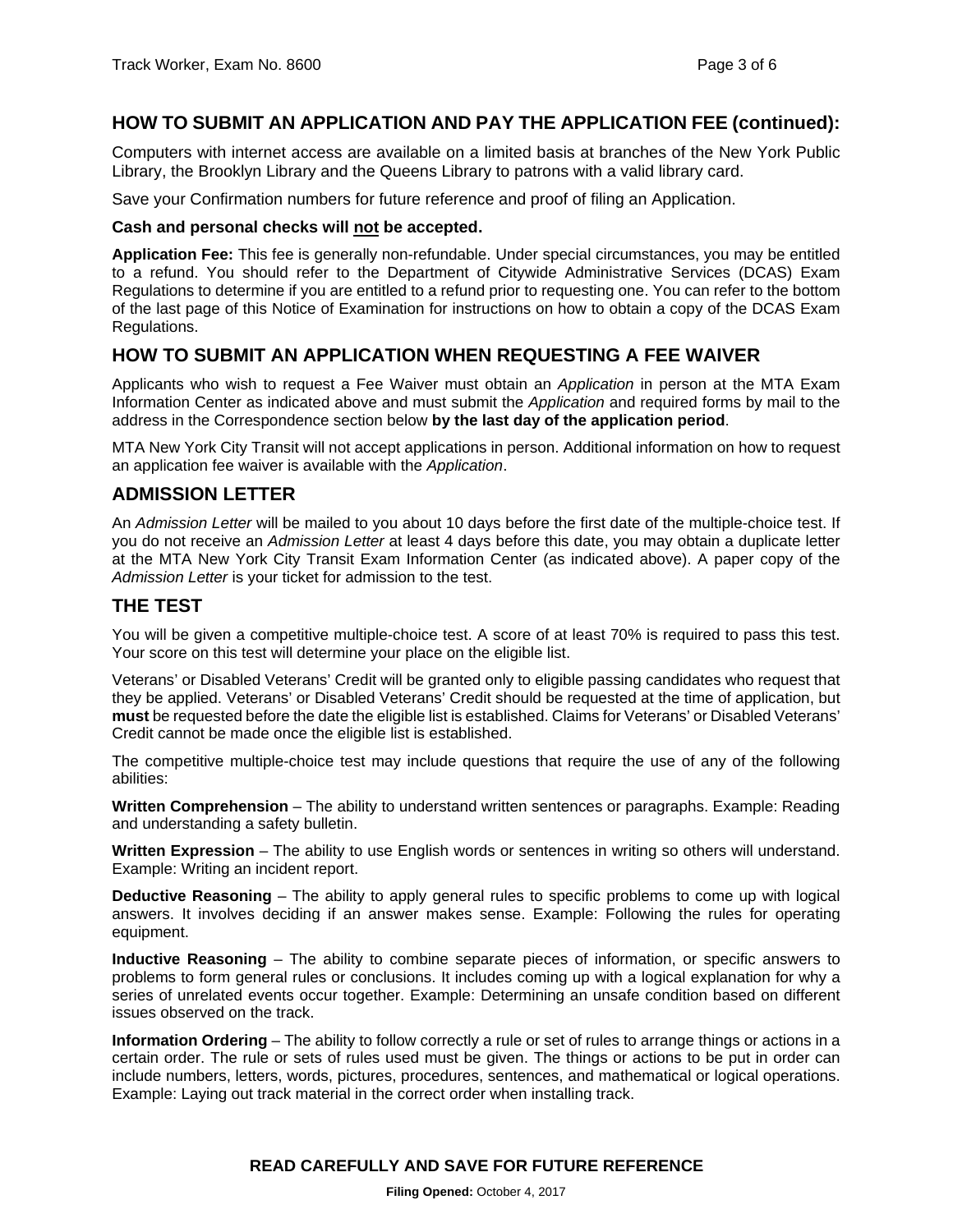## **THE TEST (continued):**

**Memorization** – The ability to remember information, such as words, numbers, pictures, and procedures. Example: Remembering instructions given by a supervisor.

**Problem Sensitivity** – The ability to tell when something is wrong or likely to go wrong. It includes being able to identify the whole problem as well as elements of the problem. Example: Recognizing when a track is not installed correctly.

**Visualization** – The ability to imagine how something will look after it is moved around or when its parts are moved or rearranged. Example: Determining how an obstruction along the trackway will look when you are standing on the opposite side of it.

**Spatial Orientation** – The ability to tell where you are in relation to the location of some object or to tell where the object is in relation to you. Example: Determining track configurations based on diagrams.

**Mechanical Aptitude** – The ability to understand and apply mechanical concepts and principles to solve problems. Example: Choosing the appropriate screwdriver to turn a certain screw head.

**Dial/Gauge Reading** – The ability to monitor gauges, dials, or other indicators to ensure that a piece of equipment or machine is working correctly. Example: Reading switch inspection gauges.

**Perceptual Speed** – The ability to quickly and accurately compare similarities and differences among sets of letters, numbers, objects, pictures, or patterns. Example: Navigating the trackway using track marker signs.

## **TEST ADMINISTRATION GUIDELINES**

**Warning:** You are not permitted to enter the test site with cellular phones, smart watches, beepers, pagers, cameras, portable media players, or other electronic devices. Calculators are **not** permitted. Electronic devices with an alphabetic keyboard, word processing, or data recording capabilities, such as planners, organizers, etc., are prohibited. If you use any of these devices in the testing site building at any time before, during, or after the practical skills test, you may **not** receive your test results, your test score may be nullified, and your application fee will **not** be refunded.

You may not have any other person, including children, present with you while you are being processed for or taking the test, and no one may wait for you inside of the test site while you are taking the practical skills test.

**Required Identification: You are required to bring one (1) form of valid (non-expired) signature and photo bearing identification to the test site**. The name that was used to apply for the exam must match the first and last name on the photo ID. A list of acceptable identification documents is provided below**. If you do not have an acceptable ID, you may be denied testing.** Acceptable forms of identification (bring one) are as follows: State issued driver's license, State issued identification card, US Government issued Passport, US Government issued Military Identification Card, US Government issued Alien Registration Card, Employer ID with photo, or Student ID with photo.

**Leaving:** You must leave the test site once you finish the test. If you leave the test site after being fingerprinted but before finishing the test, you will not be permitted to re-enter. If you disregard this instruction and re-enter the test site, you may not receive your test results, your test score may be nullified, and your application fee will not be refunded.

## **THE TEST RESULTS**

If you pass the competitive multiple-choice test, your name will be placed in final score order on an eligible list and you will be given a list number. You will be notified by mail of your test results. If you meet all requirements and conditions, you will be considered for appointment when your name is reached on the eligible list.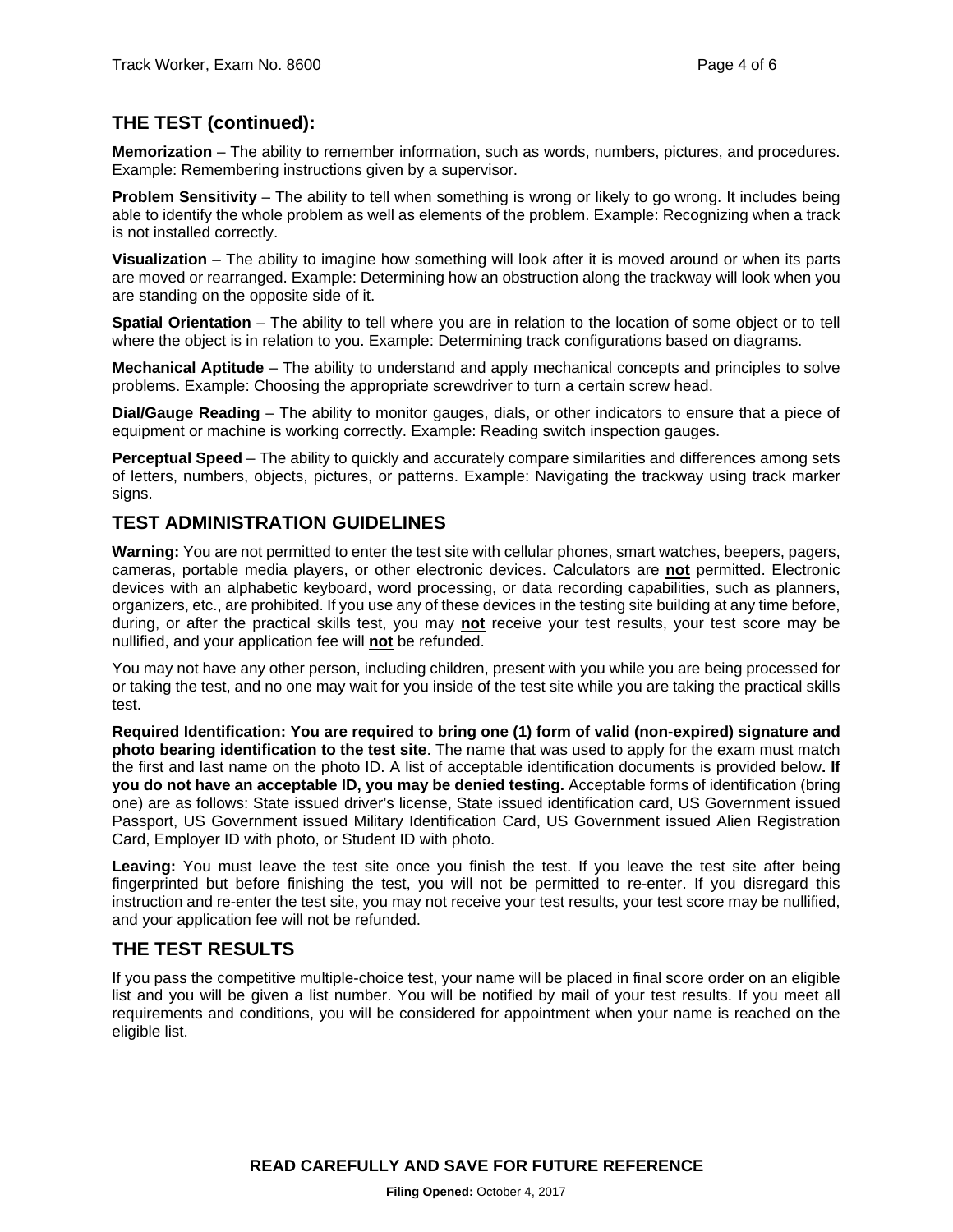## **ADDITIONAL INFORMATION**

**Promotion Test:** A promotion examination for this title is being held for eligible MTA New York City Transit employees. The names appearing on the promotion list will be considered first in filling vacancies.

**Probationary Period:** The probationary period for Track Worker is one year.

## **SPECIAL ARRANGEMENTS**

**Special Test Accommodations:** If you plan to request special testing accommodations due to disability or an alternate test date due to your religious belief, follow the instructions included with your *Application* and mail your request to the address found in the "Correspondence" section below no later than 30 days prior to the first scheduled test date.

**Make-Up Test:** You may apply for a make-up test if you cannot take the multiple-choice test on the scheduled date for any of the following reasons:

- 1. Compulsory attendance before a public body;
- 2. On-the-job injury or illness caused by municipal employment where you are an officer or employee of the City;
- 3. Absence from the test within one week following the death of a spouse, domestic partner, parent, sibling, child, or child of a domestic partner where you are an officer or employee of the City;
- 4. Absence due to ordered military duty;
- 5. A clear error for which MTA New York City Transit is responsible; or
- 6. A temporary disability, pregnancy-related, or child-birth related condition preventing you from taking the test.

To request a make-up test, mail your request with your documentation of special circumstances to the address found in the "Correspondence" section below within 60 days of your scheduled test date or make the request within 90 days following termination of your military duty.

## **CORRESPONDENCE**

**Change of Contact Information:** It is critical that you promptly notify MTA New York City Transit of any change to your contact information (telephone number, mailing address and/or email address). You may miss important information about your exam(s) or consideration for appointment, including important information that may require a response by a specified deadline, if we do not have your correct contact information. To update your contact information with MTA New York City Transit, you may:

- 1. Visit us at the MTA Exam Information Center;
- 2. Email us at examsunit@nyct.com, with the subject named 'Contact Info Update';
- 3. Mail us at the address below, with the words 'Contact Info Update' next to the exam title.

Your request must include your full name, exam title(s), exam number(s) and your old and new telephone numbers, mailing and/or email address.

#### **If you are a current MTA employee, all changes to your employee contact information must be made through the MTA Business Service Center (BSC) via the employee portal at http://www.mymta.info.**

All other correspondence must be sent to the following address:

Track Worker, Exam No. 8600 MTA New York City Transit 180 Livingston Street, Room 4070 Brooklyn, NY 11201

#### **READ CAREFULLY AND SAVE FOR FUTURE REFERENCE**